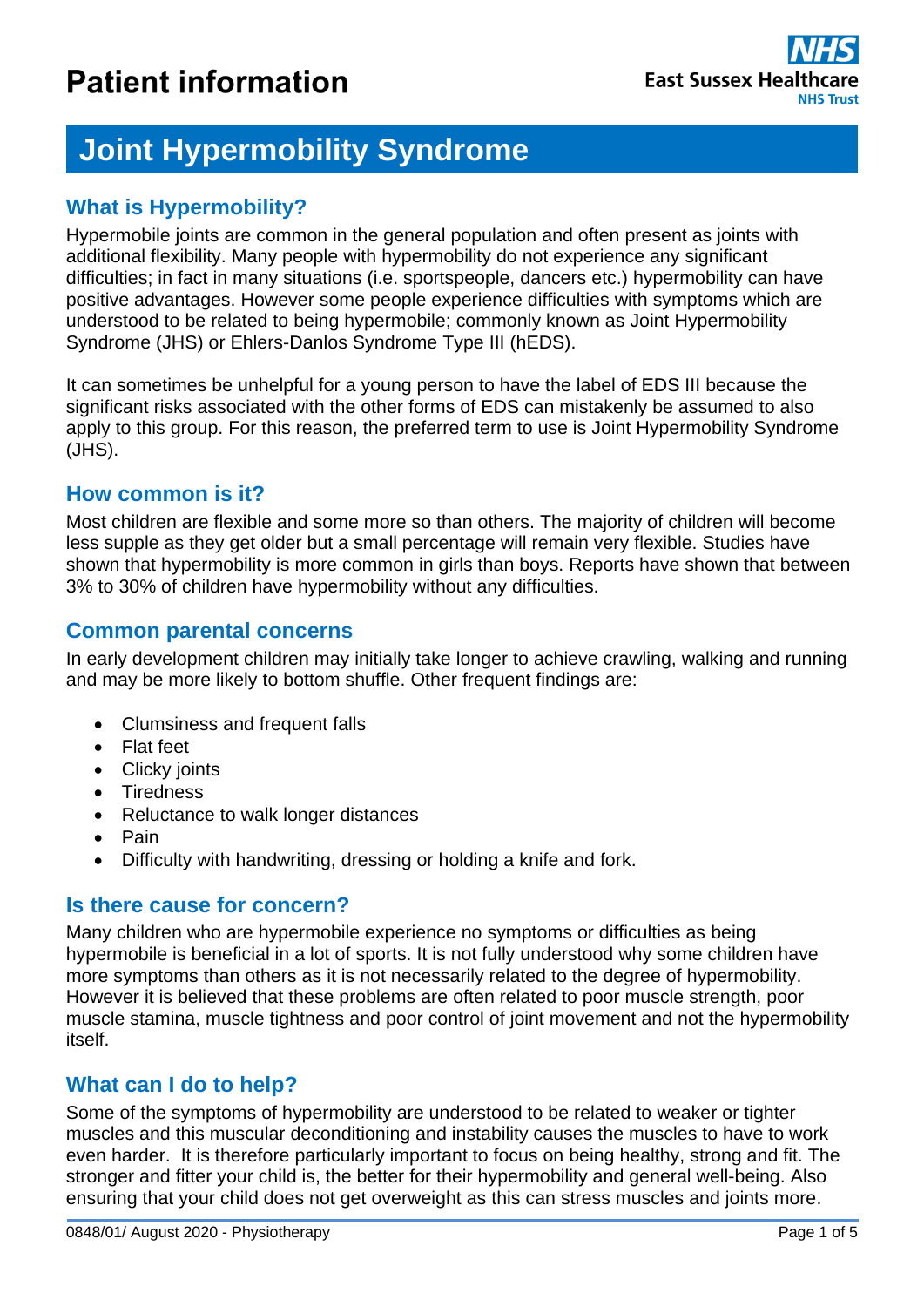Encourage normal everyday activities and play, for example:

- Swimming
- Cycling
- Play in parks
- $\bullet$  PF
- Dance

## **Pacing (Spreading activities out throughout the day)**

If your child is experiencing muscle pain after exercise they should not stop all activity but break down or separate tasks to help complete them. Pacing makes activities more achievable enabling them to be completed in manageable chunks without increasing pain. Encourage activities over the week consistently to help build up fitness and strength.

For example- if your child struggles with an hour of PE then encourage conversations with teachers to enable rest periods throughout the session or roles such as scoring/umpiring to help break up and implement rest periods.

## **Practice**

Your child needs to build their muscle strength, which takes time and most importantly, practice. We would expect muscle strengthening to take between 3 and 6 months and therefore practice needs to continue over this period of time to see a difference in symptoms.

#### **Pain management**

Aches and pains associated with hypermobility are usually a result of muscle fatigue, not damage or injury. A warm bath or a hot water bottle may help. It can be common that pain killers are not very helpful for many children experiencing pain with hypermobility. Try not to focus on pain and encourage activities that focus away from pain.

## **When to seek advice**

Management of JHS can sometimes require professionals, young people and their families to work together if activity is reduced and pain is limiting day to day activities. The overall aim of any intervention is for the child and parents to gain a full understanding of hypermobility and the skills and knowledge to manage the condition themselves.

It is important that pain, fatigue, sleep patterns, diet, exercise tolerance and participation in activity are addressed to prevent any further downward spiral in physical activity and wellbeing of the child.

The longer-term outlook for young people with JHS is very positive and with the correct management all young people should be able to participate in all activities they want to without ongoing professional support.

## **Exercises to trial to support muscle strengthening and reconditioning**

We would expect some muscle aching around the exercised areas when completing the exercises and this might take 24 to 48hours to resolve.

When starting the exercises remember to build them up slowly and progress the number of repetitions as you feel you are getting stronger and more confident.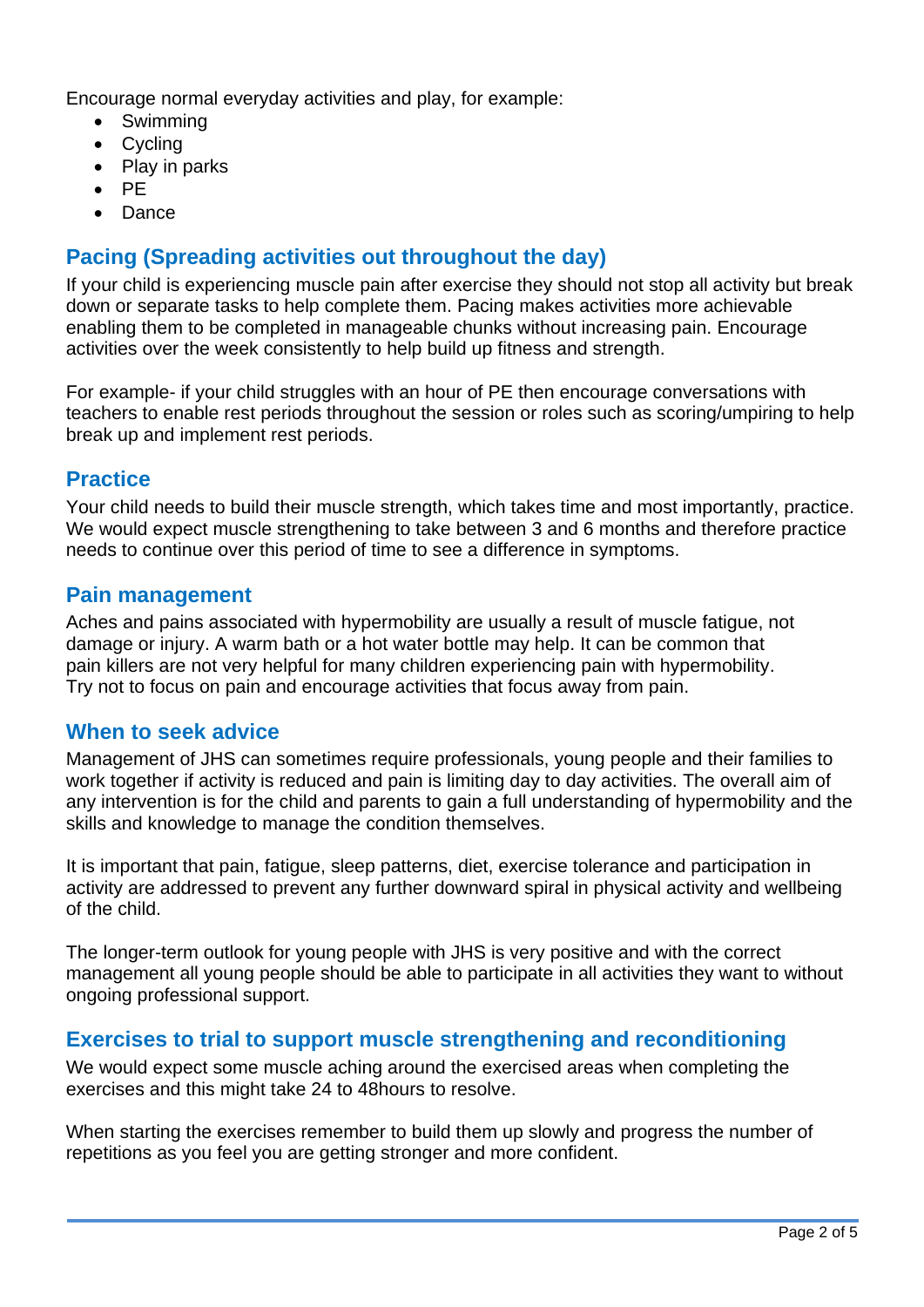## **Hands**





Using a tennis ball/rolled up socks, squeeze the ball and hold this position for five seconds, relax and repeat five times. Repeat daily and before long periods of writing.



## **Shoulders**



#### **Resisted thumb extension**

Using an elastic band around your thumb and fingers, open your thumb to increase the resistance of the band. Hold this position for five seconds, relax and repeat five times. Repeat daily and before long periods of writing.

#### **Shoulder stabiliser**

(**This exercise also helps to increase the stability around your hip and lower back/abdominal muscles**) Position yourself into a four point kneeling position. Think about keeping your hip and shoulders level. Start with trying to lift one arm in front of you and then repeat with the opposite leg. Repeat 10 times, x 3 sets. To make this exercise more challenging repeat with opposite arm and leg extended at the same time.



#### **Shoulder stabiliser**

**(This exercise also helps to increase the stability around your hip and lower back/abdominal muscles)**

Start lying onto your tummy. Bend your elbows and place them directly under your shoulders. Keep your back straight and do not let your tummy drop to the floor (start on your knees if it is too hard). Keeping your back straight and lift your body off from the floor. Hold for 10seconds, x 3 sets – progress to a 30second hold.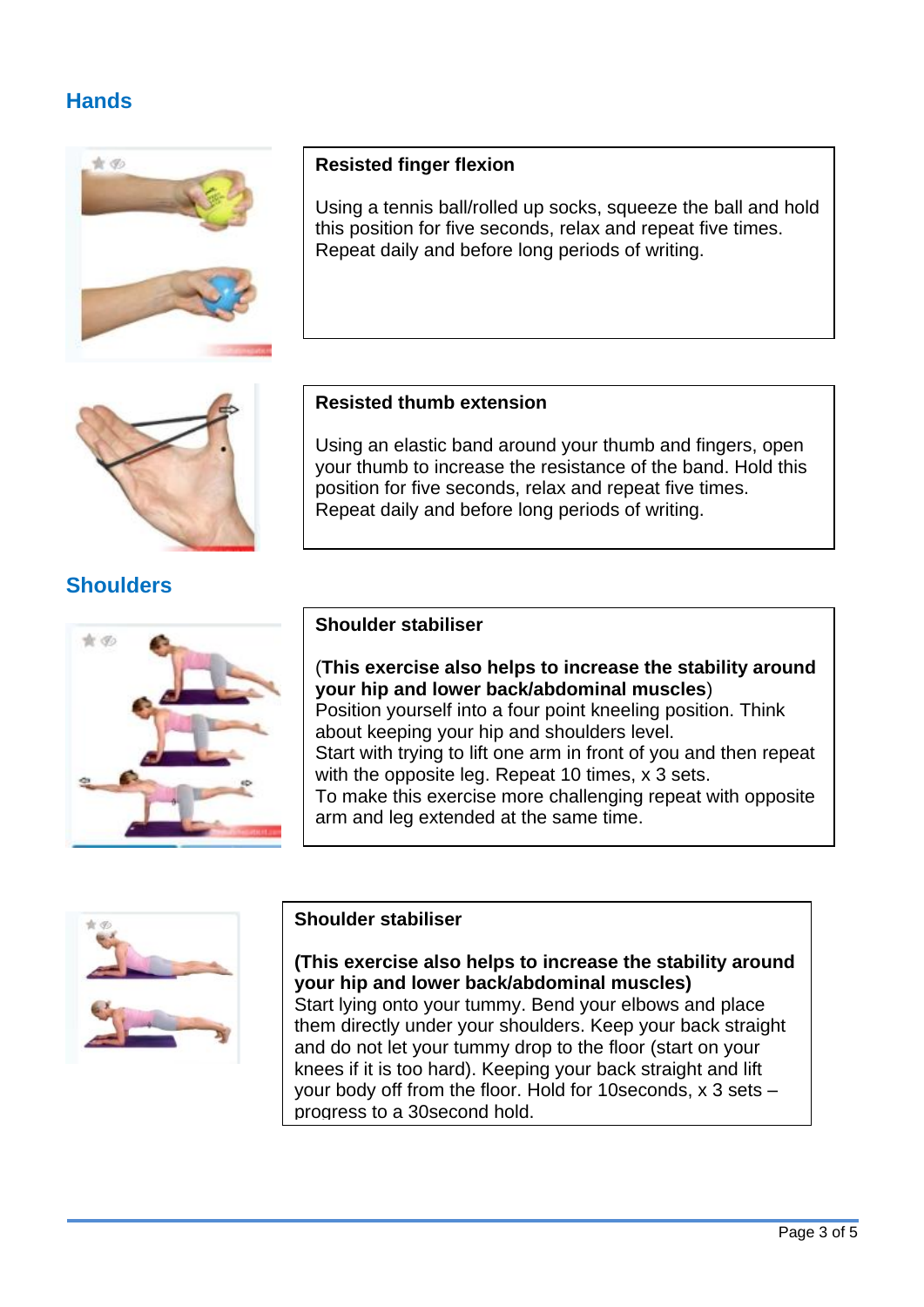## **Lower limb**









### **Bridge**

Lie on your back with your arms by your side. Keep a small gap between your knees. Squeeze your bottom muscles and lift your hips off the floor (try to keep your back straight and not arched). Hold for 5 seconds; repeat 5 timesprogress by crossing your arms over your chest.

#### **Balance exercise**

Practice standing on one leg. Aim for 30 seconds without losing your balance.

To progress- play throw and catch whilst in this position.

#### **Quadriceps stretch**

Lie on your side. Pull your heel towards your bottom (try to keep your knee towards the floor). Feel a stretch into your thigh. Hold for 30seconds and then relax.

## **Hamstring stretch**

Standing, place one heel up onto a chair or stall in front of you. Keep your knee straight in the elevated leg. Feel a stretch behind your leg and knee. To increase this stretch gently bend your trunk forwards. Hold for 30 seconds and then relax.

#### **Calf stretch**

Stand facing a wall, place, with the toes of your front foot touching the wall. Keep the heel of your front foot down and bend your knee to touch the wall. Make sure your knee goes over your toes and your feet face forwards. If this starts to get too easy move your front foot aware from the wall slightly and repeat.

You will feel a stretch down your calf. Hold for 30 seconds and then relax.